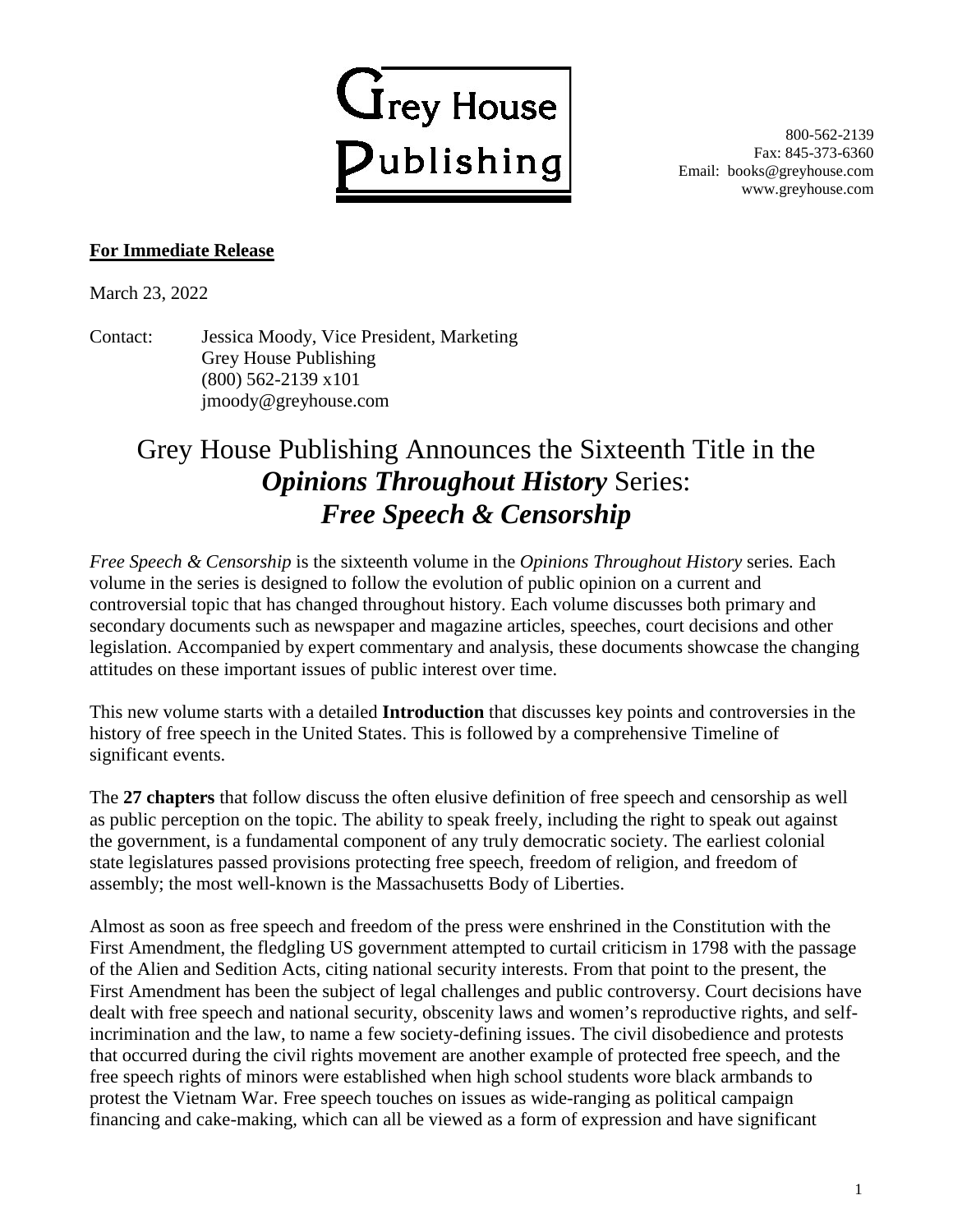consequences for American society. Also discussed in this volume are key decisions regarding new media, from films to the Internet to video games.

The chapters are as follows:

- **1. Colonially Speaking**
- **2. The Free and Unfettered Press**
- **3. The First Right**
- **4. Governmental Censorship**
- **5. Obscene Speeches**
- **6. Shouting Fire**
- **7. Defending Civil Liberties**
- **8. The Red Threat**
- **9. Fighting Words**
- **10. Moving Speeches**
- **11. The Obscenity Scene**
- **12. The Right Not to Speak**
- **13. The Limits of Libel**
- **14. Demonstrating Freedom**

**15. Protecting the Flag 16. Student Speech 17. The Worst Kind of Speech 18. The Right to Blow the Whistle 19. Prurient Interests 20. Expressions of Hatred 21. Forbidden Subjects 22. The Marketplace of Ideas 23. Money as Speech 24. Word Games 25. The Right to Deny Service 26. Freedom of Misinformation 27. Any Way You Cancel 28. Conclusion**

Each chapter starts with a brief **Introduction**, **List of Topics Covered**, and **the source document** discussed in the chapter. The body of the text discusses the document from its historical context to its relationship to contemporary public opinion. Most documents are reprinted in their entirety and clearly distinguished by a shaded title bar. In addition to helpful subtitles, photos and other images enhance the text, and sidebars provide an often lighter perspective on the time period being discussed. Pull quotes and other visual elements increase accessibility. Each chapter ends with a brief **Conclusion**, thoughtful **Discussion Questions**, and a list of **Works Used**.

The concluding chapter concisely summarizes the long and difficult struggle to define the boundaries of free speech. It is followed by the **Historical Snapshots** section—a broad, bulleted overview of political, social, and cultural developments from 1880 to 2022 that help provide context and understanding of the political and social climate of the broad timeframe of the work.

This exciting new series offers a wide range of insights into long-standing issues that Americans are most concerned about, and those that have encouraged vigorous debate among politicians and citizens at large. Using carefully-chosen original documents that cover a wide time span, *Opinions Throughout History* weaves a thoughtful and easy-to-understand analysis of how public opinion is formed and evolves, starting the discussion at an historical, seminal moment, and ending with where we stand today. This comprehensive, timely volume is a must for large public libraries, university libraries and social science departments, along with high school libraries.

## **FREE ONLINE ACCESS**

Buyers of *Opinions Throughout History: Free Speech & Censorship* receive FREE ONLINE ACCESS on the popular Grey House/Salem Press Platform, [https://online.salempress.com.](https://online.salempress.com/) With unlimited users and remote access included, your students and researchers can now search this amazing collection of data, anytime & anywhere, all just a click away.